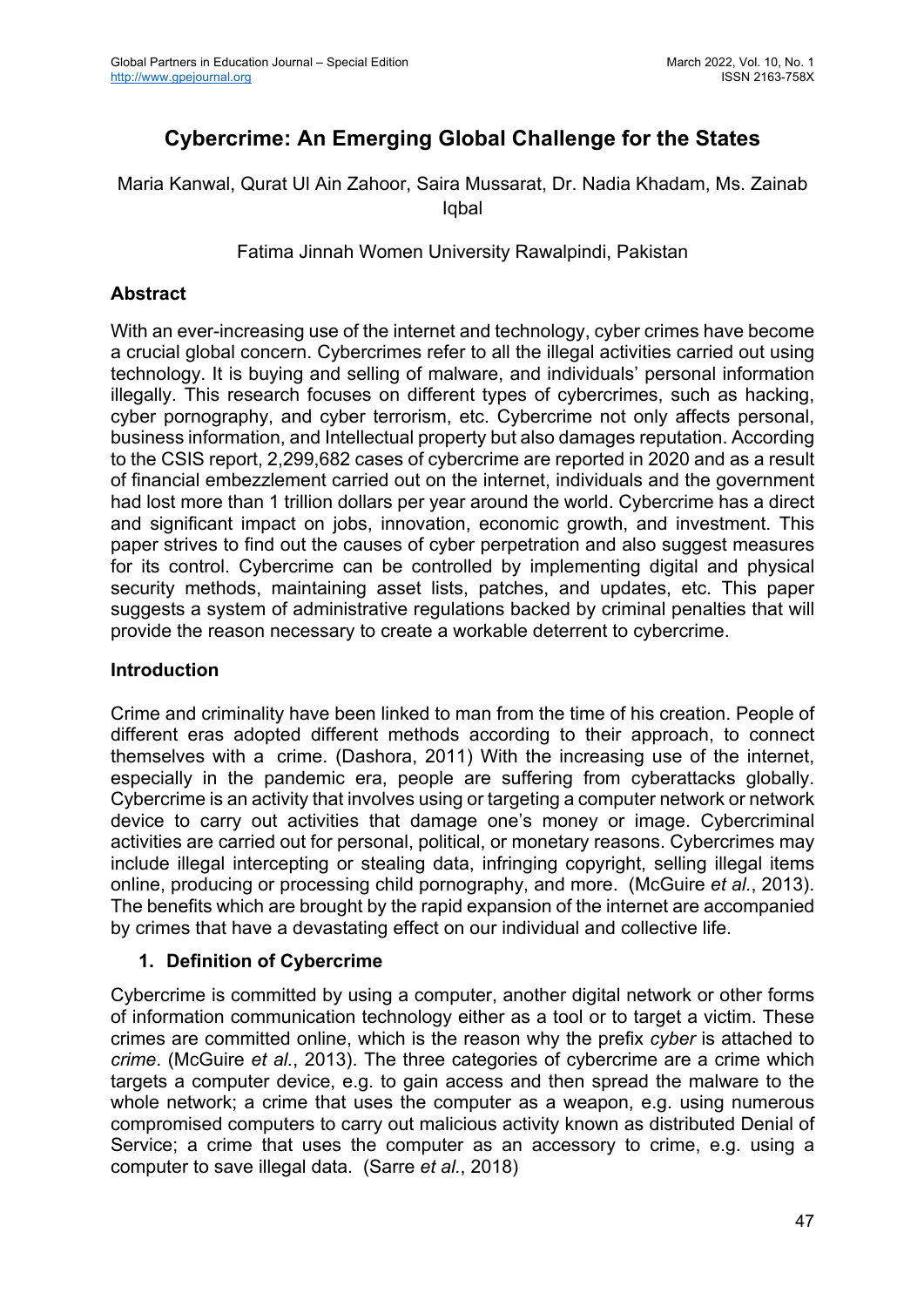A cybercriminal mainly chooses countries with weak cyber laws to carry out their activities to reduce the chance of detection.

## **2. Types of Cybercrime**

### **a. Malware Attacks**

Malware is a virus or code delivered over a network to infect or steal information from the network by the hacker. A computer compromised by malware could be used by cybercriminals for numerous purposes. (McGuire *et al.*, 2013)

#### **b. Phishing**

Phishing is fraudulent communication that appears to come from reputable sources. It aims to steal a person's login information and personal data or to affect the person's computer. It fools the victim by presenting information that is from some trustworthy site and compels the user to share their personal information. (Hong, 2012)

#### **c. Software Piracy**

It is the illegal distribution, selling, use, installation, and copying of software. It is usually done by end-users and dealers. This causes a serious hindrance to the success and progress of the software industry globally. (Hinduja and Behavior, 2008)

### **d. Credit Card Fraud**

Credit card fraud involves any crime using a credit card. Cybercriminals use credit cards to get information from a person's bank account. More than 270,000 cases of fraud were reported in the year 2017, according to the Federal Trade Commission. (Ramdinmawii *et al.*, 2014)

### **e. Cyber Pornography**

Cyber pornography is the publication, distribution, importation, and designing of pornography through cyberspace. As the internet is easily available, people can view and upload pornographic videos easily. Child pornography is increasing at a rate of 3 million cases a year. One of the factors includes the accessibility of these websites. It is estimated that more than 10,000 Internet locations provide access to these materials nowadays. (Ramdinmawii *et al.*, 2014)

### **f. Identity Theft**

Identity theft is the theft that includes the stealing of personal information of someone and then using that information in crime. This personal information gives access to bank accounts credit cards or other accounts. The graph below shows the identity theft complaints data over five years. (Roberds and Schreft, 2009)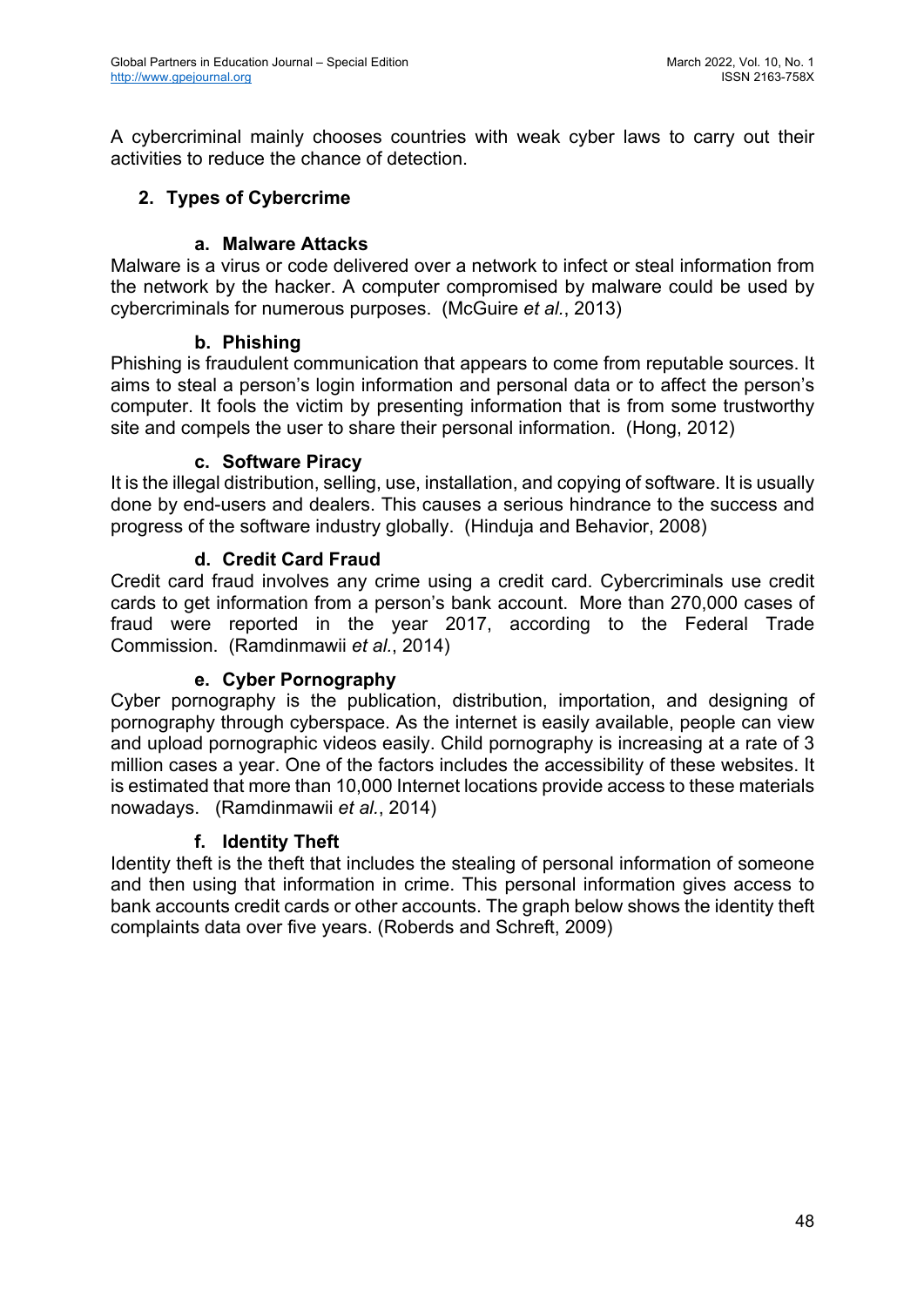

 **Figure 1:** *Source: Internet Crime Complaint Center, Facts + Statistics: Identity Theft and Cybercrime, 2021*

## **3. Cybercrime Techniques**

Some of the most common techniques which cybercriminals use to access personal or private computers are:

#### **a. Botnet**

It is the network of interconnected devices that are infected by malware in a way that these devices are in a hacker's control. Cybercriminals first gain access to botnet devices with the help of special viruses called trojans and attack the computer security system taking control of software and implementing commands and carrying out largescale malicious activity. (Tyagi and Aghila, 2011)

### **b. Zombie Computer**

A zombie is a computer connected to a network that is hacked by criminals to gain access to a private network. The computer is then used for a malicious task. (Broadhurst, 2010)

### **c. Distributed Denial of Service (DDoS)**

The main focus of a DoS attack is to overload the targeted machine with junk data, resulting in Denial of Service to additional requests. DoS attack is of two types: a buffer overflow attack and a flood attack. (Hasbullah *et al.*, 2010)

### **d. Metamorphic Malware**

One of the more advanced techniques, metamorphic malware, repeatedly adjusts its code, making it extremely difficult to detect by even the most advanced anti-virus software. (Walenstein *et al.*, 2007)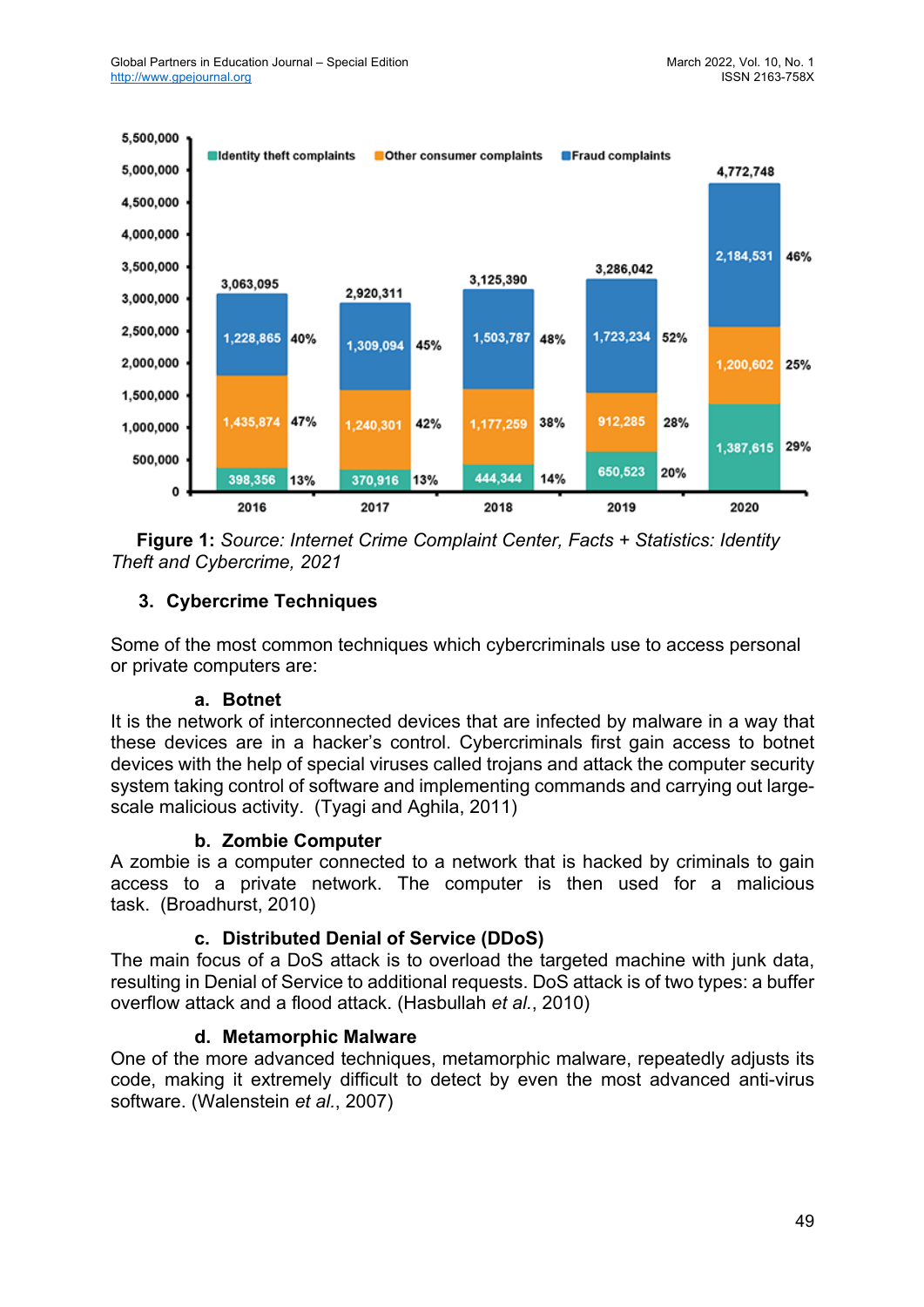# **4. Statistics Related to Cybercrimes**

a. In 2020, 60% -70% of businesses have been the victims of cybercrime, which made the thousands of companies suffer millions and led to the closing of these businesses. (Lazic, 2021)

b. By the year 2021, half a million zoom passwords were available for sale in dark web crime forums at the time when the whole world was using zoom for business or educational purposes.

c. Cybercrime statistics show that there is a rise in security breaches from the year 2018 to 19 and mostly to small businesses.

d. Cybercriminals attack someone online every thirty seconds and in this way, the rate of cyberattacks is 2244 times per day, with numerous attacks on the healthcare industry. In 2020 and 2019, data breaches affected 300.6 million people, and 887.3 million people respectively.

e. Likewise, attacks using emails or texts for provoking people to give their personal information are about 44%; 18% of cyberattacks are due to ransomware and 12% are due to malware. (Lazic, 2021)

f. The health care industry and finance industry are usually bigger targets of cybercriminals because they contain a large number of personal information and numbers.

g. In 2019, the health care industry lost \$25 billion to ransomware attacks. In the past three years, more than 93% of health care industries experienced a data breach.

h. Financial services have 352,771 exposed sensitive files on average, which are open targets to cybercriminals, while healthcare, pharma, and biotech have 113,491 files on average. (Sobers, 2021)

i. Of the total of cybercrime breaches in the industrial sector, 56% of them are social media breaches, 27% are in the governmental sector, other industrial breaches include 8%, retailers include 4% and technology include 4%.

j. \$18.3 million per company is spent on the financial service industry to combat cybercrime. (Morgan, 2020)

k. Cybercrime complaints also increased and the figure reached 791790 in the year 2020.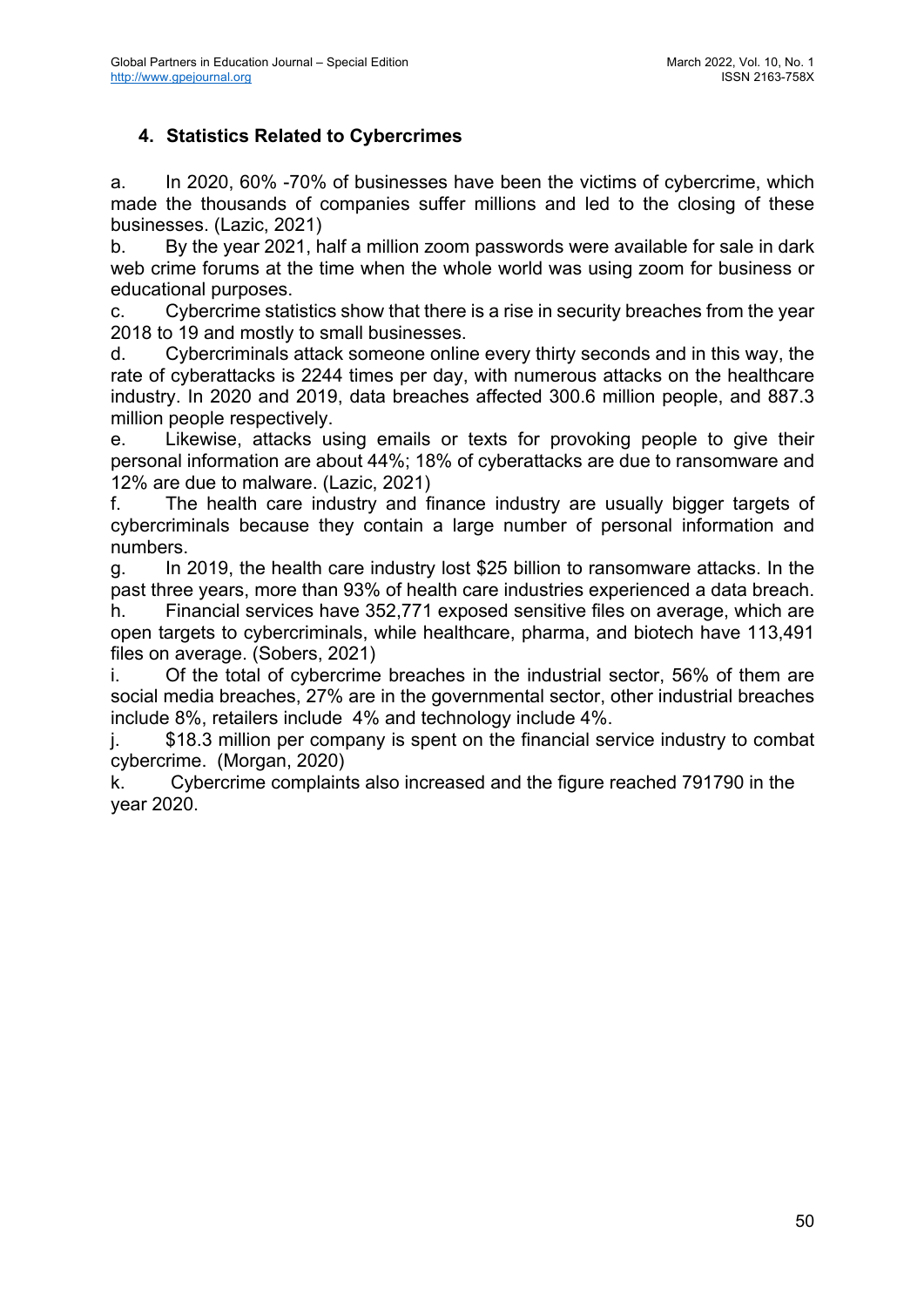

**Figure 2***: (Source: Internet Crime Complaint Center, Facts + Statistics: Identity Theft and Cybercrime, 2021)*

## **5. Challenges for the States**

Nowadays, states are facing many challenges to prevent cybercrime. In modern states, technology advances very fast. Because of this technology, where people are benefiting a lot on one hand and misuse it on the other, states face difficulties in protecting national and international safety. The rise in cybercrime cases in recent years has raised new challenges for states to combat cybercrimes if they want to eliminate them the threat. Some challenges are discussed below:

### **a. Investigation of Cybercrimes**

The nature of cybercrime is complex and difficult to understand. A complex investigation is required for the prosecution of cyber cases. The gathering of authentic proof is needed if legal action against cybercriminals is to be initiated. State investigating agencies have faced difficulty in finding the basic source of information. Law enforcement units also face difficulty in applying cyber laws and selecting methods to investigate this digital crime. It is more difficult when the criminal is an outsider because they are not under the jurisdiction of the state. Therefore, help from International Law is needed in such situations. (Serwanga, 2019)

### *i. Investigation Method and Its Trans-Border Nature*

Cybercrimes can be committed from any place and against anyone who is using the internet worldwide. For proper investigation of cybercrime, the criminal activity must be tracked across different national borders. Investigations may be carried out at an international level. The internet experts who are providing internet service all over the world may be the part of investigating team for effective investigation of crime. (Kasper and Laurits, 2016)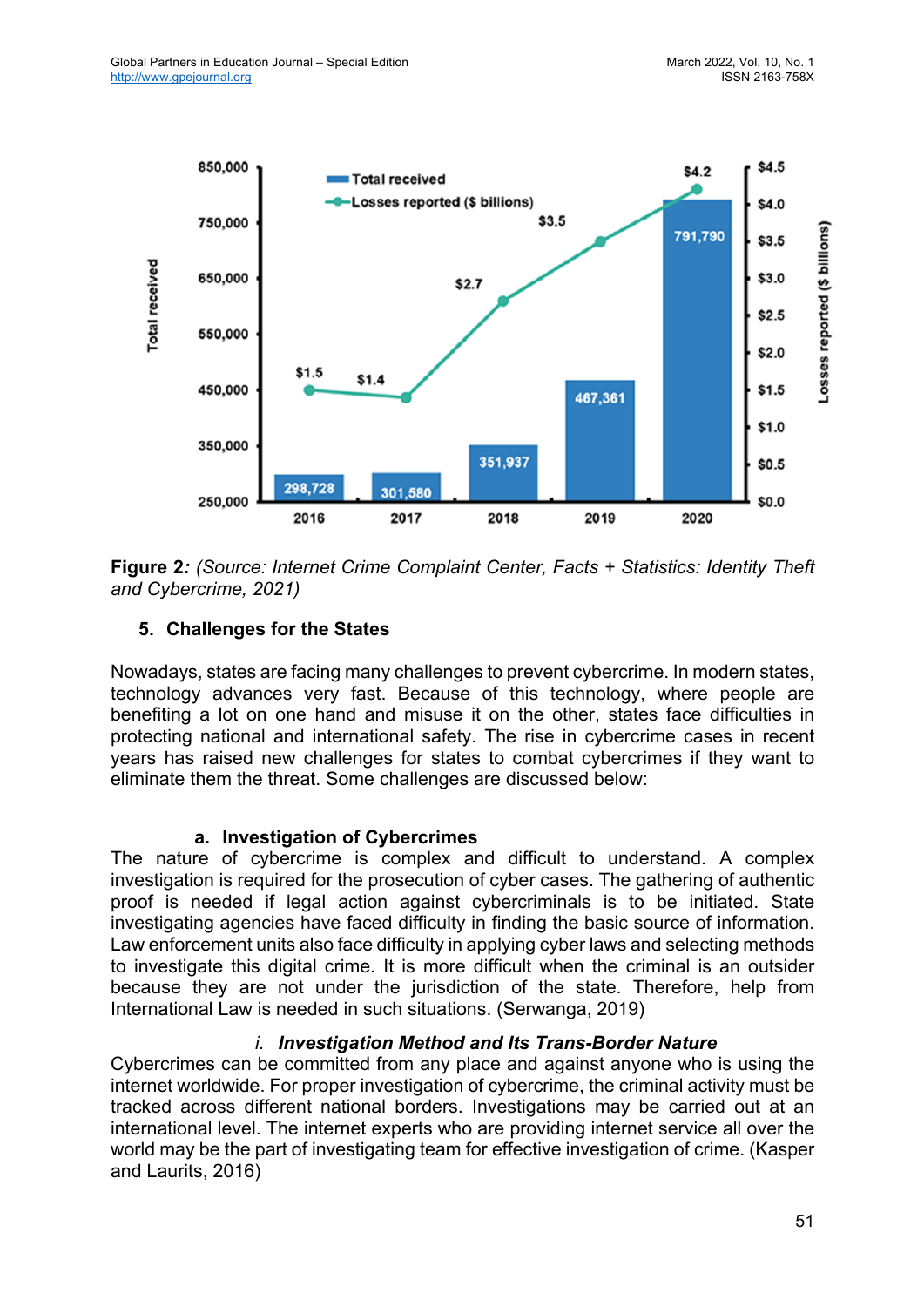### *ii. Mishandling of Electronic Evidence*

Investigators are inexperienced in collecting digital evidence according to admissibility rules. That is why, courts reject improper electronic evidence, which is the important basis on which further cases might proceed. Sometimes electronic pieces of evidence related to cybercrime are easily deleted or stolen by criminals because of the lack of internet experts in courts and Cyber Crime Units. (Antwi-Boasiako and Venter, 2017)

### *iii. Failure to Protect the Chain of Digital Evidence*

During the prosecution of cybercrimes, the pieces of evidence are passed among various institutions to check the validity of evidence, but due to lack of experts and the nature of the evidence, they are rejected or easily changed by cybercriminals to decrease their validity. There is a need for time to manage the digital evidence. Our courts and investigating teams must find different and innovative ways to handle the large amount of electronic evidence. (Roscini and Law, 2016)

### *iv. Lack of Modern Instruments for Investigation*

Internet-specific tools are required for the investigation and proceeding of cyber cases and only these instruments can help investigators to carry out an investigation. Specific modern tools are required for the proper investigation of this crime. During the fight against cybercrime, we face unique challenges that need special attention from both investigators and lawmakers. The main challenges are the unavailability of guidelines on how to collect pieces of evidence and how to present these pieces of evidence in courts, day-by-day development in technology, and the use of hacking techniques by criminals. Police are poorly equipped to understand cybercrimes and they do not know how to investigate cybercrime cases. (Moore, 2014)

### *v. Speed of Data Exchange Process*

The internet has made it possible for people to communicate between the two countries in a matter of seconds and is the main reason for the success of the Internet. Criminals easily take advantage of this facility of the internet and exchange data from one place to another. That is why there is a problem in investigating cyber cases and real pieces of evidence are lost and the culprit easily escapes. The invention of the internet has left our traditional investigation process far behind. There is a need for time to speed up our investigation processes if we want to get rid of cybercrimes. (Losavio *et al.*, 2018)

#### vi. **Absence of One Universal Law Governing Cybercrimes**

This type of crime is committed in one country but has had effects in other countries. Cybercrimes are borderless, international, and global crimes that are committed in cyberspace. The laws for cybercrimes are either national or regional and are not applicable at the international level or outside of the specific region. (Weber, 2003)

The extradition process is a challenge due to the absence of universal law. Many countries do not extradite cybercriminals to other countries, making it a major challenge to enforce cybercrime laws around the world. Each country has its jurisdiction and it is the biggest impediment to the extradition of criminals to other states, because states deny extradition of the criminals to requesting states although they do have jurisdiction to take action against criminals. The requested country cannot do anything unless another country sends its criminals there. Due to the absence of one universal law, it is a challenge for one state to punish those criminals who are not citizens of that state but sit in their state and commit crimes that harm this state. (Ajayi and Systems, 2016)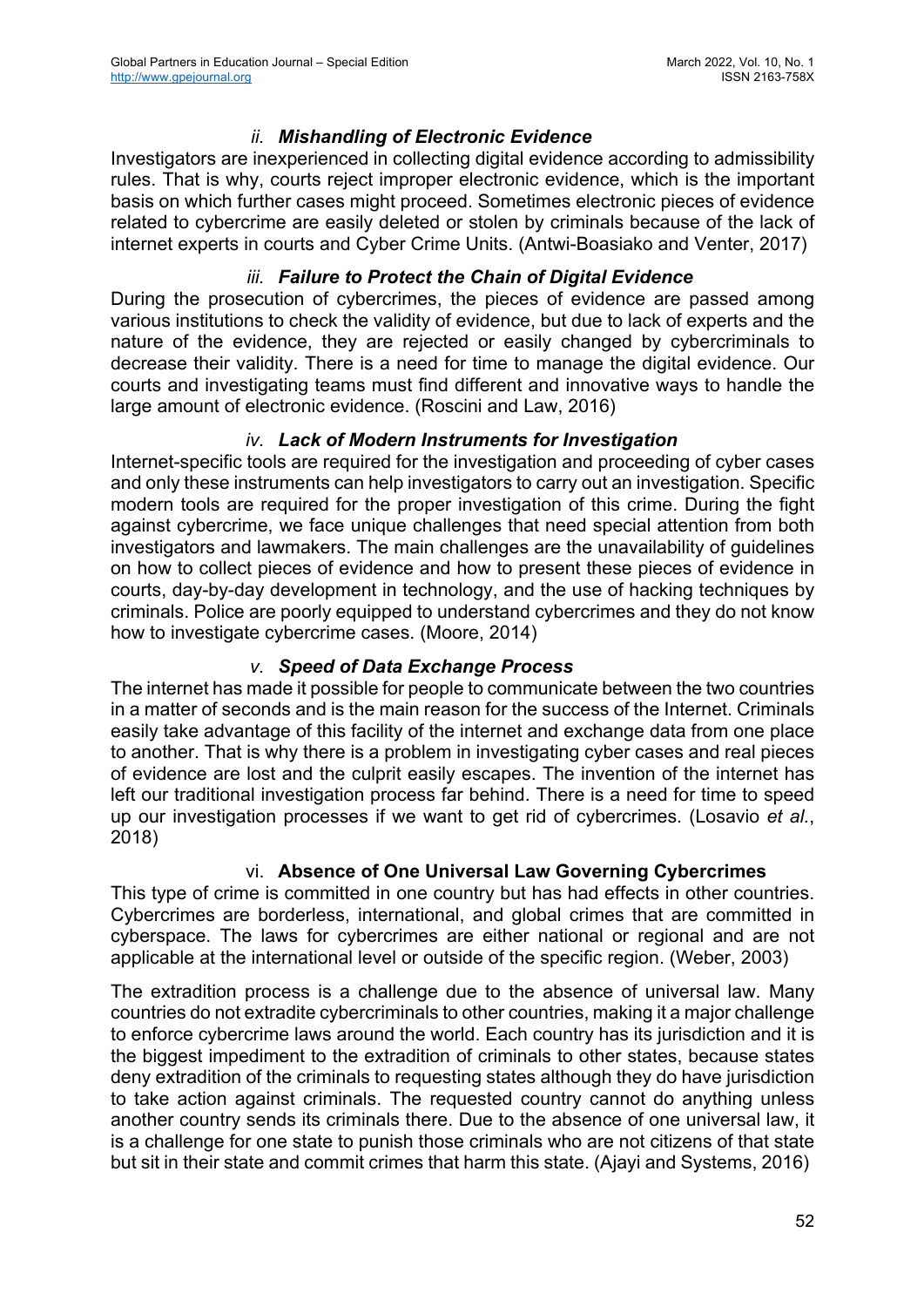### **b. Lack of Effective Reporting of Cybercrime**

Many women who fall victim to these crimes are reluctant to report these cases because they think that doing so could bring them disrepute. Even great leaders of society, parents, and intelligent people prefer to settle these cases out of court. (Menon and Siew, 2012)

#### *i. Limited Reporting of Crime*

It is important to report a case first before investigating as it may be the first step. If it is not reported, then it will not be investigated, and the fact is that many cases around the world are not reported. Only a limited number of cybercrimes are reported because people are not taking them seriously like other crimes, due to which the culprit gets more support and that is why cybercrime is increasing. (Bidgoli *et al.*, 2019)

#### *ii. Lack of Trust in Reporting Methods*

There is no guarantee of confidentiality during reporting of cybercrime. People are afraid of reporting cybercrime because they cannot trust the reporting methods. Many cases are not reported because of security issues, as people are afraid of being exposed in front of the public which will damage their business and respect.(Brenner and Schwerha IV, 2007)

#### **c. Challenges for Businesses**

Whenever a person starts a business they get so busy that they forget about cybercrime. If they have not considered their company's cybersecurity needs, their business and customers could be at risk. Nowadays businesses are done online, which increases the risk of cybercrimes. So far, many businesses have been affected by criminals through the internet by their data being hacked or their business ideas being stolen. (Teng, 2017)

#### *i. Increase in Costs*

Many companies spend a lot of money to protect themselves from online theft. Spending a lot of money for protection damages their business a lot. (Bernik and Security, 2014)

#### *ii. System Malfunction*

Along with financial losses, companies also face some challenges indirectly from cyberattacks. Since today all the data of every company is online, a cyberattack changes their entire system of working causing them a lot of problems that can result in lost profits. Cybercrime uses all sorts of tactics to stop company activities. Computers are hacked by inserting malware that removes all valuable information and installing malicious codes on the server which deprives them of access to their websites. (Yeboah-Ofori *et al.*, 2019)

#### iii. *Changing Business Methods*

After a cyber-attack, many companies are forced to think about how they can restore their information and customers' trust. It is difficult to convince customers that the information they provide will not be leaked. As a result, companies stop taking their customers' data. When companies feel they cannot protect themselves from further cyber-attacks they shut down their online business, suffering huge losses.

#### *iv. Damage to Reputation*

A company that is a victim of a cyber-attack cannot prevent its brand from being destroyed. It is very difficult for both the supplier and customer to have their sensitive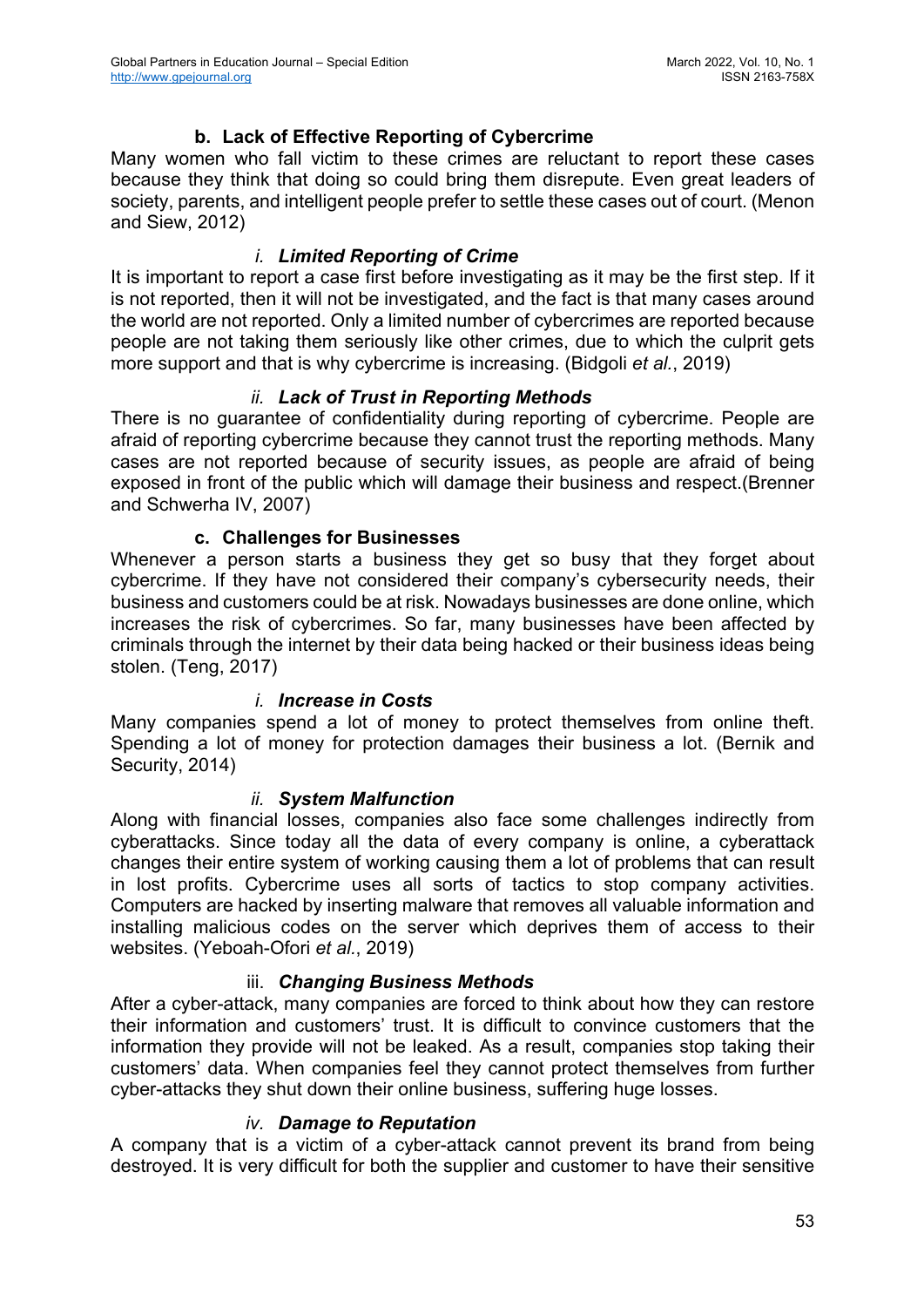information in the hands of a company whose IT set-up was broken or hacked at least once before. They feel less secure. (Speer and change, 2000)

#### *v. Decreased Income*

The worst consequence of a cyber-attack is a drop in income. Customers choose the products of other companies to protect themselves from cyber-attacks. Companies waste a lot of money trying to catch hackers. Because of this, their revenue is greatly reduced. (Okeshola and Adeta, 2013)

#### *vi. Stealing Personal Thoughts*

The most valuable thing about a company is its ideas, its technology, and its market plans. And all this intellectual property is stored in the cloud, where it is most at risk of cyber-attacks. (Prakash *et al.*)

### **6. Steps Taken by IGOs, NGOs & U.S. Government Agency Resources**

Below are some steps taken by different governmental agencies to deal with cybercrimes.

#### **a. International and Inter-Governmental Organizations**

The Council of Europe has established the "European Cyber Security Organization", the main function of which is to act against cybercrime.

Below are the two main functions performed by this organization:

- i. assisting countries in strengthening their criminal justice systems to meet the challenges posed by criminals operating in cyberspace.
- ii. Sponsoring an annual cybercrime conference.

#### **b. International Criminal Police Organization (Interpol)**

Interpol's core mission is to enable law enforcement agencies in its 190 member countries to work together to fight against transnational crime, including cybercrime, and crimes related to children. In addition to serving as a hub for data exchange and intelligence sharing, it also supplies technical skills, instructions, and capacity building.

#### **c. International Telecommunication Union**

The ITU is a specialized organization of the United Nations that promotes the harmonization of technical standards for information and telecommunications technologies. It also encourages international cooperation to improve cyber security through its Global Cyber security Agenda and its partnership with UNODC (United Nation Office on Drugs and Crime). In addition, the ITU has affiliated with UNICEF to publish Guidelines for Child Online Protection. (Levin *et al.*, 2013)

#### **d. Non-Governmental Organizations** i. **Spamhaus**

This international non-profit company based in London and Geneva tracks cyber hazards (spam, phishing, malware, and botnets) and delivers real-time, actionable threat intelligence to all network operators, corporations, and security vendors. For the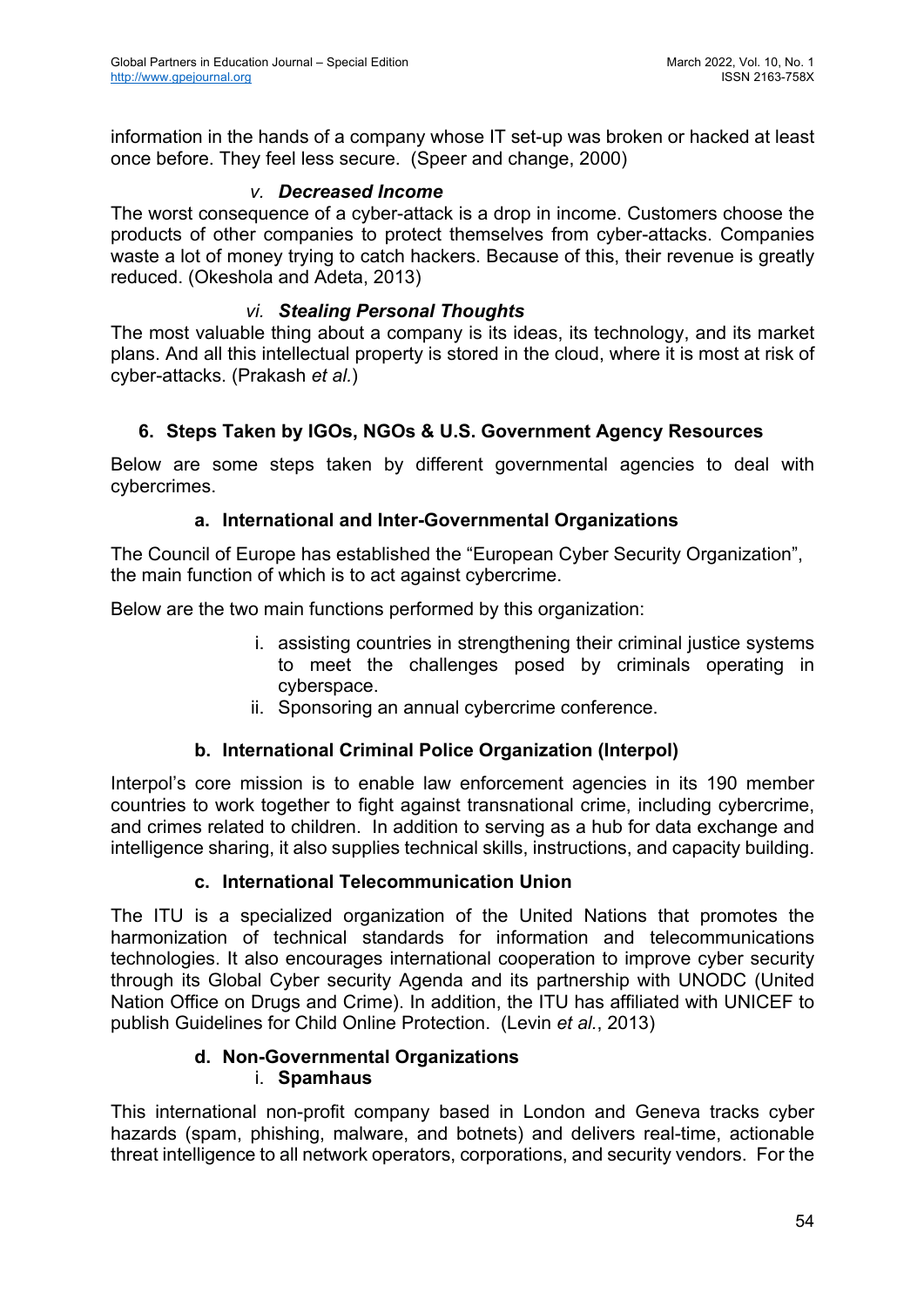identification of spam and malware resources, it is also working with various law enforcement agencies worldwide.

### ii. **Internet Watch Foundation**

This Internet Watch Foundation (IWF) is a UK-based, industry-funded non-profit organization. Their works are to firstly recognize, locate, and remove/delete online pictures and videos of child sexual abuse with the help of law enforcement agencies worldwide.

### iii. **The European NGO Alliance for Child Safety Online**

Funded by the European Commission, the executive arm of the EU, it has offered a platform for child protection NGOs throughout Europe to share various expertise and best practices on policy matters related to the online safety of the child. (Taraszow, 2013)

### iv. **National Cyber Security Strategy**

To create a comprehensive and effective national cyber security strategy, the 2018 ITU Guide to developing a national cyber security strategy proposes the inclusion of the following thematic areas in the strategy:

- 1. Governance
- 2. Risk management (i.e., the process of identifying, evaluating, and controlling or eliminating threats)
- 3. Preparedness and resilience
- 4. Capacity and capacity building and awareness-raising in public
- 5. Legislation and regulation
- 6. International cooperation

Other organizations have also guided the evolution of cyber security policy and regulatory frameworks, technical and organizational measures, capacity building, and cooperation e.g., the Commonwealth Telecommunications Organization's Commonwealth Cyber governance Model of 2014. (Świątkowska *et al.*, 2017)

#### **7. Suggestions**

While it may not be possible to completely eradicate cybercrime and ensure complete internet security, it can be reduced by maintaining an effective cyber security strategy. There are some suggestions and solutions to avoid cyber-attacks.

- **a.** Owing to the volatile nature of electronic evidence, international cooperation to combat cybercrime needs a quick response and the ability to perform specialized investigative actions, including the preservation and production, and analysis of data by private sector providers.
- **b.** Effective international cooperation in cases involving electronic evidence, therefore, requires mechanisms for the advance preservation of data, pending the consideration of further investigative measures.
- **c.** Strengthened national and international bonding between governments, law enforcement, and the other independent sector with increased the knowledge of cybercrime risks in public. (De Paoli and Studies, 2020)
- **d.** The plan behind creating international guidelines is to fight cybercrime and facilitate a straightforward process to run digital investigations in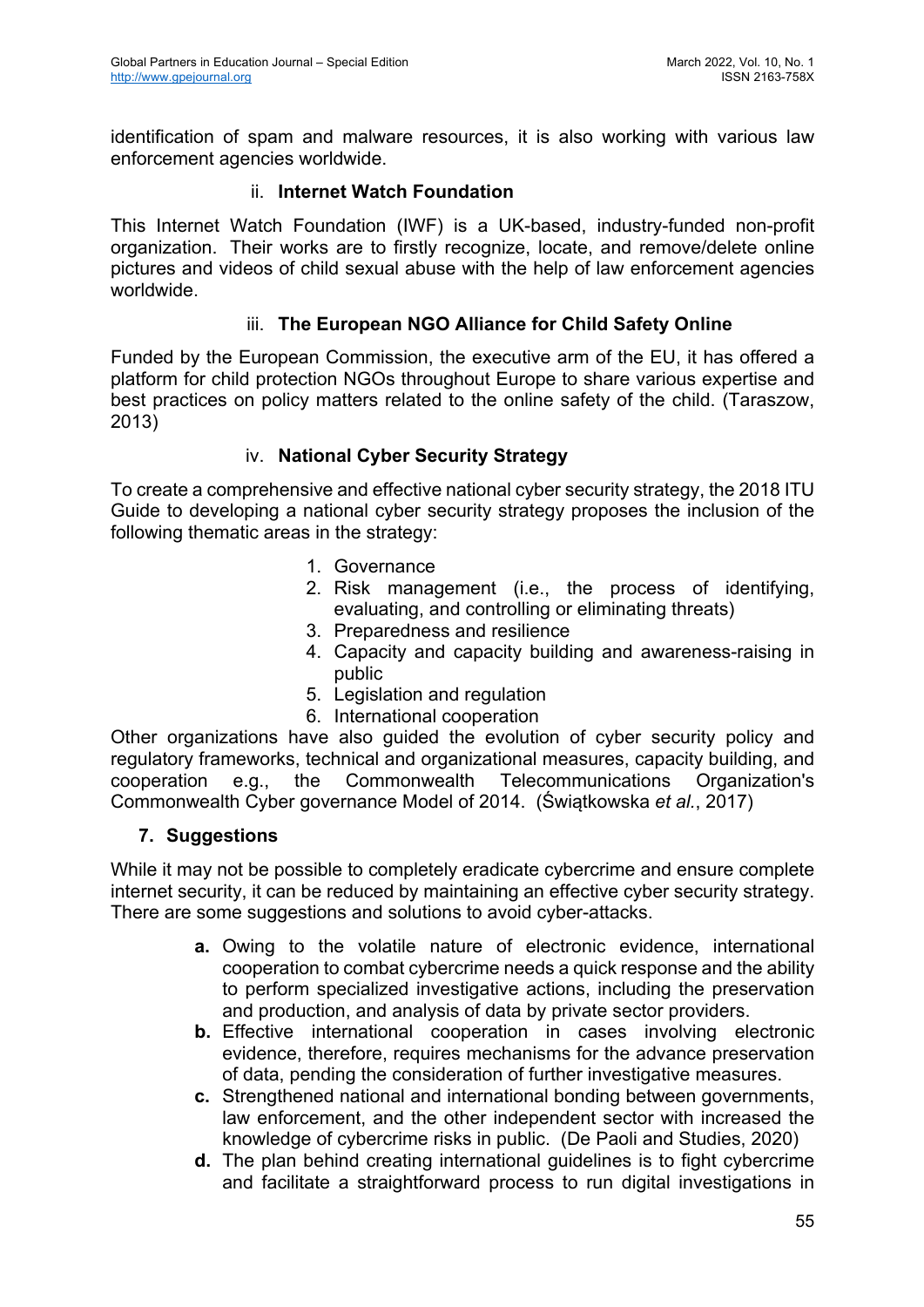which computers from more than one country are involved, as well as to eliminate those gaps where a cybercriminal is far away from the reach of the national laws.

- **e.** Mutual legal assistance requires writer tools for the following two purposes: as a practical guide for practitioners from developing countries that could accelerate the submission of MLA (Mutual legal assistance) requests; as a way to generate a format of application that could be accepted by developed countries acting as applications states.
- **f.** Countries need to cooperate because cybercriminals are not confined by national or geographic boundaries, and digital proof relating to a single crime can be dispelled over multiple regions.
- **g.** Law enforcement and IT professionals need to work more closely with the companies to build a cyber-fighting team that has the abilities, the means, and the authority necessary to reduce the instances of cybercrime on the Internet. (Ciupercă et al., 2021)
- **h.** Countries must become sharper in updating or developing any national cyber security plan, as well as legal and regulatory framework related to cyberspace. The contribution of the technical community and the independent sector is essential to building effective resilience capabilities because it is impossible for the government to act alone.
- **i.** Cyber security requires governments as well as private sector cooperation, therefore there is a need to increase trust among governments, at all levels, between countries and industries, and independent sectors.
- **j.** Governments and the private sector should join together to work toward broader awareness campaigns in all countries. "Stop. Think. Connect" is a national public awareness program in the US which aims to introduce the knowledge of cyber threats and empower the public to be safer and more secure online. Furthermore, the public should play a vital role in self-educating and expanding the reach of awareness campaigns. Cyber security is a type of shared responsibility
- **k.** While countries need to have cybercrime laws in place, it is equally necessary that these countries have the legal authority to assist foreign countries in an investigation, even if that country didn't report any activity by itself and is merely the location of the intruder or a pass-over site. (Ciupercă et al., 2021)

# **Conclusion**

Cybercriminals are developing new ways to damage organizations, individuals, and even the government's online and private data. New cyber laws are introduced by the government to combat cybercrimes and reduce their rate, but it is not easy and not possible without the cooperation of different countries. (Yar and Steinmetz, 2019). The non-binding nature and lack of strict enforcement mechanisms of International Law concerning cybercrime laws appear to have stultified the enforcement of cybercrime laws. (Kshetri, 2010) Cybercrime is causing tremendous losses not only to the economy but also to our personal information. It is essential to overcome this problem because technology not only causes harm but humans are doing so. Every citizen must remain alert and timely complain about any incident and the governments must enforce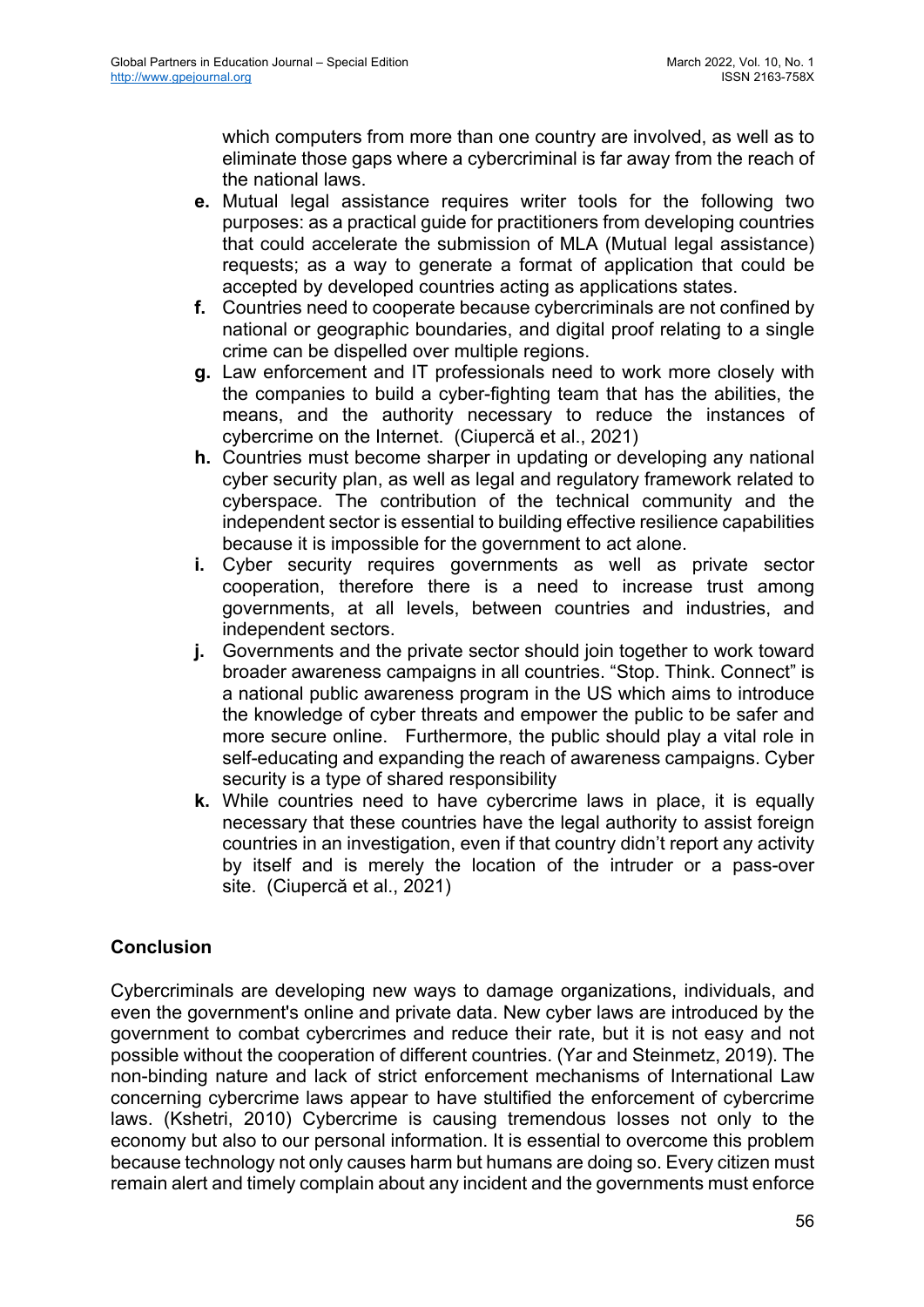cyber laws and make new laws to eliminate this devastating crime. (Ramdinmawii *et al.*, 2014)

### **References**

Ajayi, E.F.G.J.J.O.I. and I. Systems. 2016. Challenges to enforcement of cyber-crimes laws and policy. 6:1-12.

Antwi-Boasiako, A. and H. Venter. A model for digital evidence admissibility assessment. IFIP International Conference on Digital Forensics, 2017. Springer, 23- 38.

Bernik, I.J.V.J.O.C.J. and Security. 2014. Cybercrime: The Cost of Investments into Protection. 16.

Bidgoli, M., B.P. Knijnenburg, J. Grossklags and B. Wardman. Report Now. Report Effectively. Conceptualizing the Industry Practice for Cybercrime Reporting. 2019 APWG Symposium on Electronic Crime Research (eCrime), 2019. IEEE, 1-10. Brenner, S.W. and J.J.J.B.L.T. Schwerha Iv. 2007. Cybercrime Havens Challenges and Solutions. 17:49.

Broadhurst, R.J.P.J.O.C. 2010. A new global convention on cybercrime. 2:1-10.

Ciupercă, E., A. Stanciu and C.E. Cîrnu. POSTMODERN EDUCATION AND TECHNOLOGICAL DEVELOPMENT. CYBER RANGE AS A TOOL FOR DEVELOPING CYBER SECURITY SKILLS. Proceedings of INTED2021 Conference, 2021. 9th.

Dashora, K.J.J.O.a.P.I.T.S.S. 2011. Cybercrime in the society: Problems and preventions. 3:240-259.

De Paoli, S.J.T.-I.J.O.S. and T. Studies. 2020. New solutions for cybersecurity. 11:101- 105.

Hasbullah, H., I.a.J.I.J.O.E. Soomro and C. Engineering. 2010. Denial of service (DOS) attack and its possible solutions in VANET. 4:813-817.

Hinduja, S.J.C. and Behavior. 2008. Deindividuation and internet software piracy. 11:391-398.

Hong, J.J.C.O.T.A. 2012. The state of phishing attacks. 55:74-81.

Kasper, A. and E. Laurits 2016. Challenges in collecting digital evidence: a legal perspective. *The future of law and eTechnologies.* Springer.

Kshetri, N.J.T.W.Q. 2010. Diffusion and effects of cyber-crime in developing economies. 31:1057-1079.

Levin, A., D.J.P. Ilkina and T.R.S.O.M. Cyber Crime Institute, Ryerson University. 2013. International comparison of cyber crime.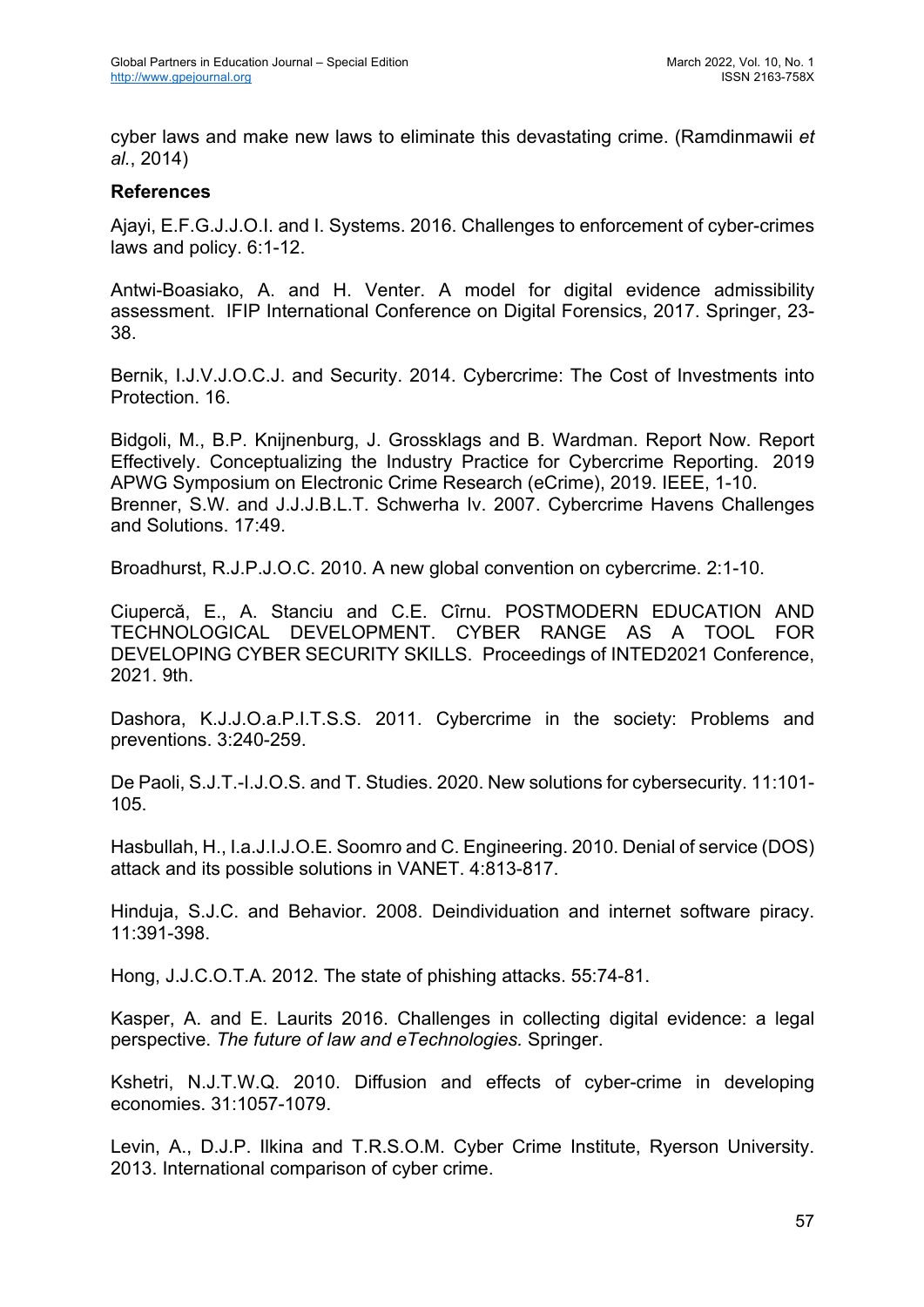Losavio, M.M., K. Chow, A. Koltay, J.J.S. James and Privacy. 2018. The Internet of Things and the Smart City: Legal challenges with digital forensics, privacy, and security. 1:e23.

McGuire, M., S.J.S.O.K.F. Dowling and I.H.O.R. Report. 2013. Cyber crime: A review of the evidence. 75.

Menon, S. and T.G.J.J.O.M.L.C. Siew. 2012. Key challenges in tackling economic and cyber crimes: Creating a multilateral platform for international co-operation.

Moore, R. 2014. *Cybercrime: Investigating high-technology computer crime*, Routledge.

Morgan, S.J.C.M. 2020. Cybercrime to cost the world \$10.5 Trillion annually by 2025. 13.

Okeshola, F.B. and A.K.J.a.I.J.O.C.R. Adeta. 2013. The nature, causes and consequences of cyber crime in tertiary institutions in Zaria-Kaduna state, Nigeria. 3:98-114.

Prakash, F., H.K. Sadawarti and K. Baskar. Cyber Crime: Challenges and its Classification.

Ramdinmawii, E., S. Ghisingh and U.M.J.I.J.O.W.T. Sharma. 2014. A study on the cyber-crime and cyber criminals: A global problem. 3:172-179.

Roberds, W. and S.J.E.P. Schreft. 2009. Data security, privacy, and identity theft: The economics behind the policy debates. 33.

Roscini, M.J.J.O.C. and S. Law. 2016. Digital evidence as a means of proof before the international court of justice. 21:541-554.

Sarre, R., L.Y.-C. Lau and L.Y. Chang 2018. Responding to cybercrime: current trends. Taylor & Francis.

Serwanga, R. 2019. *Legal mechanisms for enforcing electronic transactions in Rwanda.* University of Rwanda.

Speer, D.L.J.C., Law and S. Change. 2000. Redefining borders: The challenges of cybercrime. 34:259-273.

Świątkowska, J., I. Albrycht and D. Skokowski 2017. *National Cyber Security Organisation, Poland*, NATO Cooperative Cyber Defence Centre of Excellence.

Taraszow, T.J.T.a.B.I.F.C. 2013. The influence of NGOs on safer Internet policy making.173-192.

Teng, A. 2017. *Jurisdictional Barriers: Cybercrime Prosecution Challenges.* Utica College.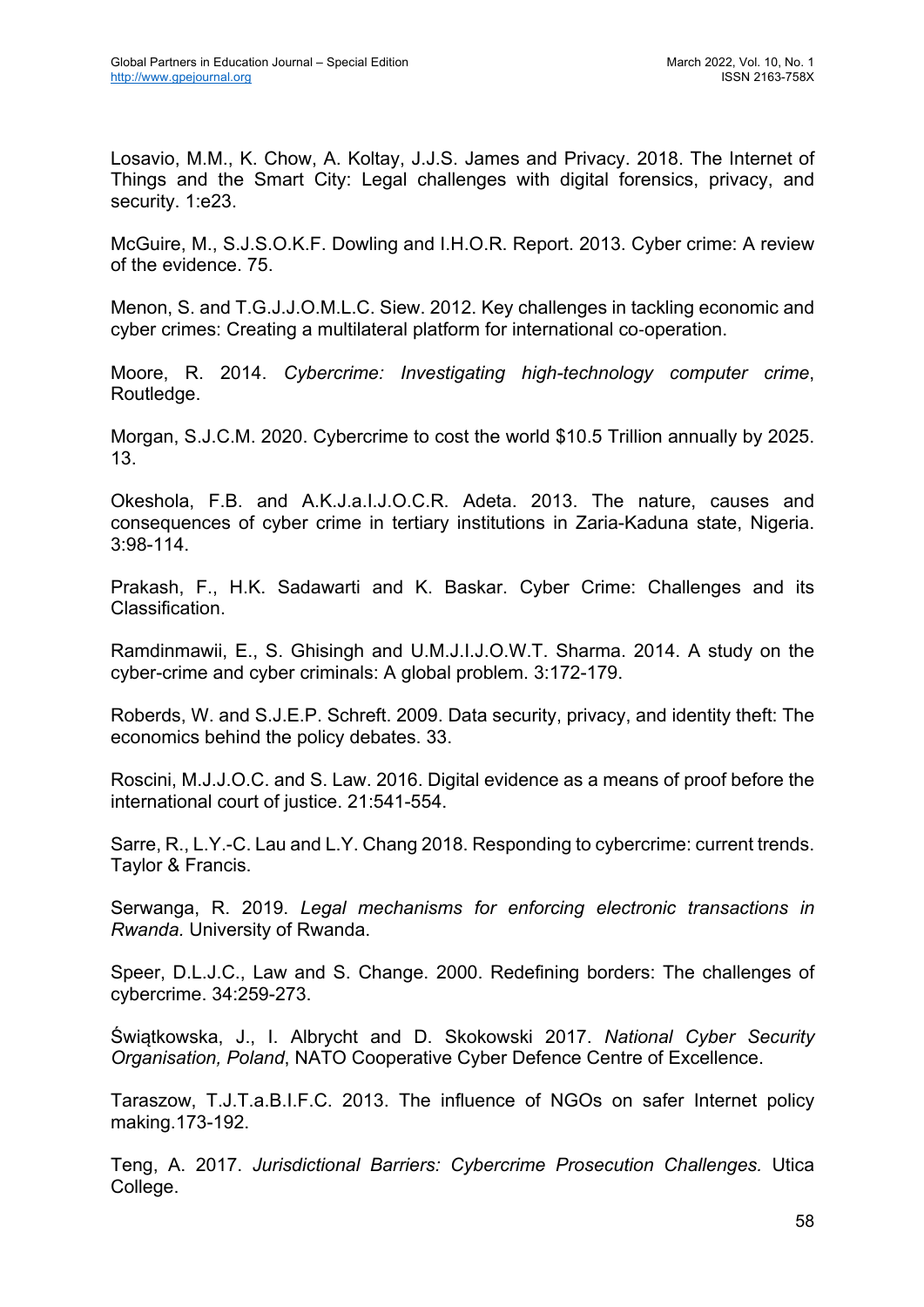Tyagi, A.K. and G.J.I.J.O.C.A. Aghila. 2011. A wide scale survey on botnet. 34:10-23.

Walenstein, A., R. Mathur, M.R. Chouchane and A. Lakhotia. The design space of metamorphic malware. 2nd International Conference on i-Warfare and Security (ICIW 2007). 2nd International Conference on i-Warfare and Security (ICIW 2007)(2007), 2007. 241-248.

Weber, A.M.J.B.T.L.J. 2003. The Council of Europe's Convention on Cybercrime. 18:425-446.

Yar, M. and K.F. Steinmetz 2019. *Cybercrime and society*, Sage.

Yeboah-Ofori, A., J. Abdulai, F.J.I.J.O.C.-S. Katsriku and D. Forensics. 2019. Cybercrime and Risks for Cyber Physical Systems. 8:43-57.

#### **Author Notes**

**Maria Kanwal** is a hardworking and intelligent student of LLB at Fatima Jinnah Women's University Rawalpindi, Pakistan. She was born in Harronabad and completed her early and intermediate education in Rawalpindi. She is strongly motivated by the idea of women empowerment and is very keen to spread awareness among people of the world about the current issues, that is why she participated in the  $6<sup>th</sup>$  Global International Conference and gave a presentation. She has chosen to study law inspired by Asma Javed, a great human rights lawyer who did a lot for empowering women. Contact email: mariaakanwal72@gmail.com

**Qurat Ul Ain Zahoor** has completed her intermediate education in pre-medical. Now she is studying law at Fatima Jinnah Women University, Rawalpindi. She originates from Azad Kashmir. She has an interest in many social activities. She participated in many debate competitions. She likes to talk about social issues. She also participated in GIC to highlight the different issues that are faced by COVID-19. She has choosen law inspired by advocates' struggle to defend people's lives. She thinks that a good and truthful lawyer can also save a life like a doctor. Contact email: quratulainzahoor6@gmail.com

**Saira Muassart** was born in Rawalpindi. She has done her intermediate education in computer science. She is currently studying law at Fatima Jinnah Women University. Her ambitioon since childhood has been to be a lawyer in the future because she wants justice for people. She has the interest to work for her country and that is why she chose law. She loves to participate in extra-curricular activities like debates, poetry competitions. She participated in GIC to show her presentation talent. Contact email: Sairaamussarat74@gmail.com

**Zainab Iqbal** is currently working as a Lecturer in the Department of Law at Fatima Jinnah Women University Rawalpindi, Pakistan. She has completed her Master's Degree (LLM International Law) in 2019 from International Islamic University, Islamabad. In her LLM, she wrote a thesis on "The Need for a Comprehensive Arms Trade Treaty to Prevent Violations of International Humanitarian Law". She has served as a consultant for various international organizations, including UN Women, British Council, and EU. The contact email is zainab.iqbal412@gmail.com